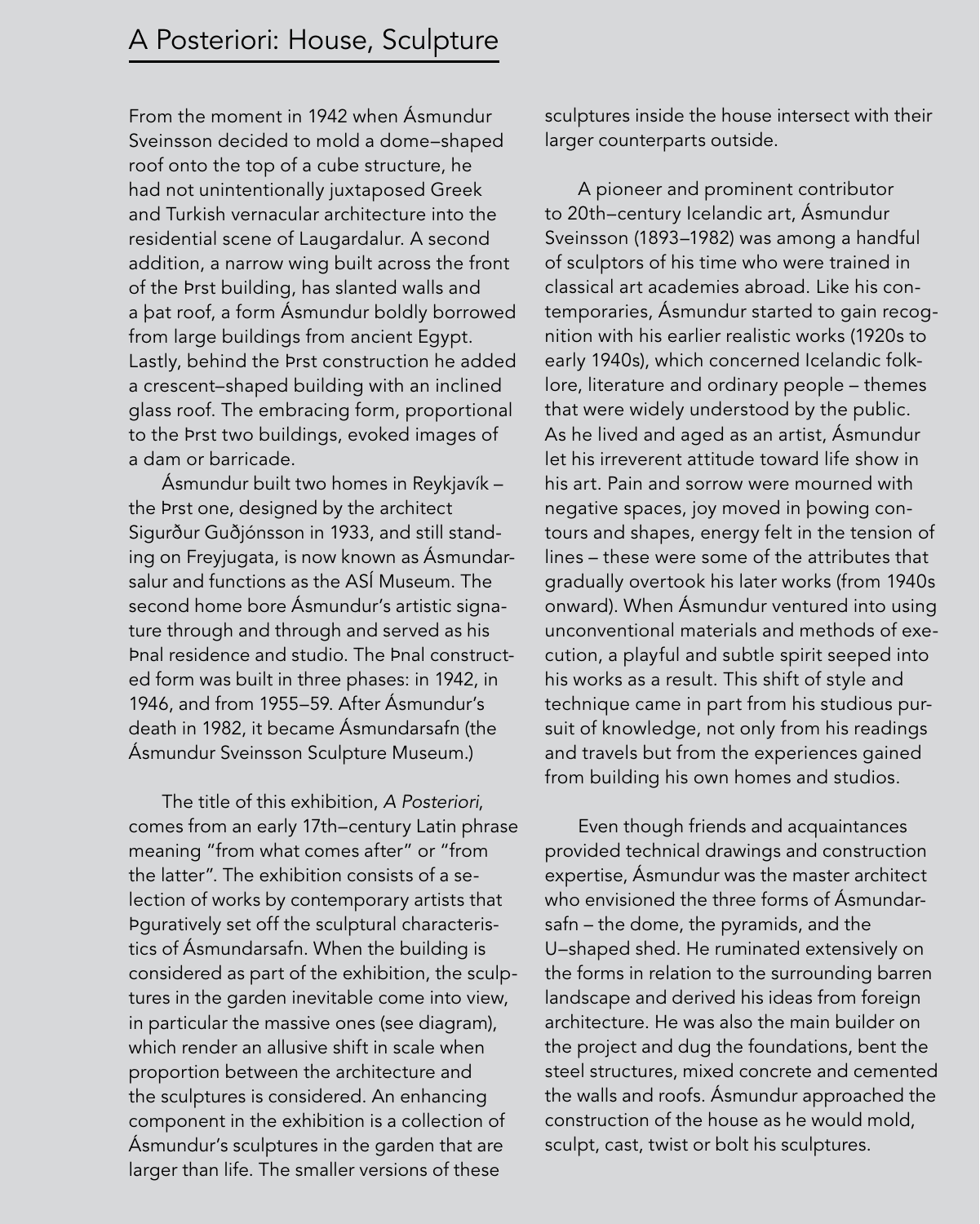The distinctive forms of the buildings echo the artistic sensitivity of its creator. Its structural design is unique and stands out in the residential neighborhood it is a part of. As architecture, it is an exclusive and stand–alone specimen, and projects a certain impression of being "displaced".

Some of the house sculptures in the exhibition mirror this sentiment, speciÞcally those by Birgir Snæbjörn Birgisson, Guðjón Ketilsson and Þorbjörg Þorvaldsdóttir, which refer to existing architectures permanently situated in other locations.

Although parts of their sculptures also made references to other buildings, Hulda Hákon and Stefán Jónsson each integrate a second source as a cross–reference. Their house sculptures take on a narrative role and are metaphors to specibc events or expectations.

On the other hand, Kristín Reynisdóttir removes traces of visible opinions from her structures, even though she interprets her spatial constructions from facts and interviews she has collected at specibc places.

In contrast, Kathy Clark fabricates her installation from ready–mades, found objects and words. Her work compartmentalizes living situations, and she uses objects and symbols to portray emotional or psychological experiences that are common in modern societies.

The catalyst of the exhibition is the architecture of Ásmundarsafn, but the glue that holds it together is the sculptural aspect of the buildings. Ásmundur designed the buildings with his artworks in mind, and utilized them fully as his workshop and exhibition space. The buildings parallel Ásmundur's art in forms and shapes, and they extend an unconventional platform for artworks by other artists to dwell in.

#### Birgir Snæbjörn Birgisson

## The White House series, 2011 Painted wood, clay, plaster, concrete, oil on canvas

The White House in Washington, D.C., is undoubtedly one of the most identiÞable buildings in the world. When Birgir Snæbjörn Birgisson came upon the book White House in Miniature, he was fascinated by what motivated Jan and John Zweifel to make a meticulously detailed miniature of the building to tour and exhibit around all **Pfty states of the USA**. The idea of using a miniaturized replica to instill pride in America's democratic heritage propelled Birgir to ask, "When does the replica stop being a replica of an original and get its own identity?" In the process of questioning, Birgir created three replicas – one each out of clay, plaster and concrete – based on information he found in the book. First and foremost a painter, Birgir's impartial three–dimensional recreations in The White House series assume a decidedly debning role in the company of his muted paintings from the same series.

#### Guðjón Ketilsson

## Lighthouses, 2010 Painted wood, metal

Guðjón Ketilsson's miniature lighthouses stand on transportation crates, dislocated and as isolated as the actual towering structures. Guðjón photographed lighthouses at locations throughout the North Atlantic region and used these images to create the representations seen here.

#### Stefán Jónsson

#### Raphael's Rods, 2014

Enamel, rubber substance, tiles, wood Raphael's Rods is appropriated from the Renaissance painting The Marriage of the Virgin (1504), by Raphael. The architectural structure taken from the paintings has been distorted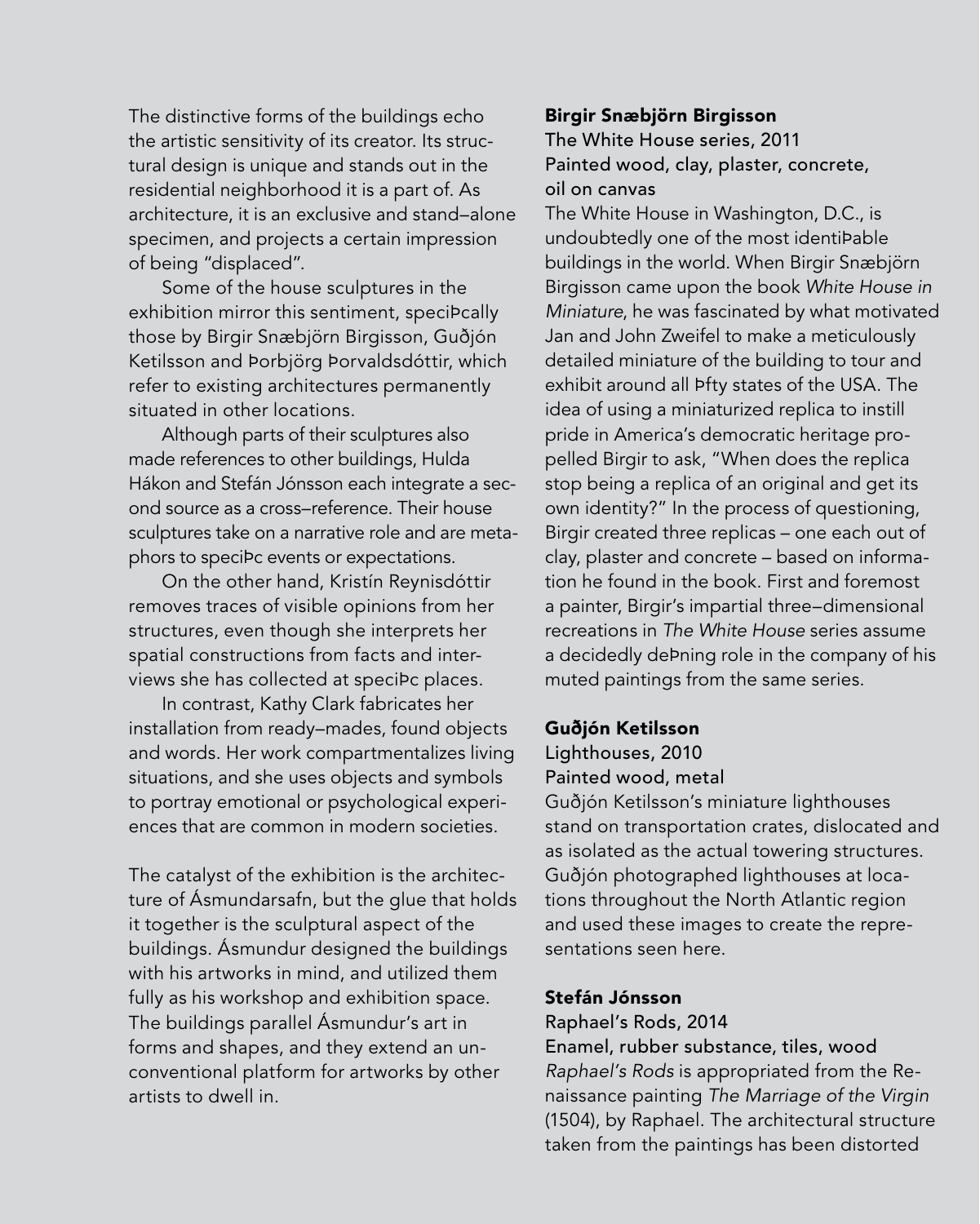and its altered form repeated in four different colors. The enhancing element, though, is a representation of Glerárkirkja, a church in Akureyri, Iceland. It stands among four baccid domed temples, stripped of all identibable features aside from its suggestive shape. Since the 1980s, Stefán Jónsson has consistently referred back to art history in his work. In his later works, Stefán juxtaposes elements that he takes from historical paintings and combines them with actual elements, using different materials to delineate his subjects.

#### Hulda Hákon

## Höfði and Miðgarð Serpent, 1987 Painted wood

Höfði is a well–known building in Reykjavík, best known as the venue for the 1986 Reykjavík Summit between Ronald Reagan and Mikhail Gorbachev that initiated the end of the Cold War. Höfði and the Miðgarð Serpent, by Hulda Hákon, is a wall relief that depicts Jörmungandr (the World Serpent), a creature from Norse mythology, surrounding Hofði with its mouth approaching its tail. The work marks a global historical moment without a conclusion, as the folklore claims that the world will only be whole and safe once the Miðgarð serpent has its tail in its mouth.

#### Kristín Reynisdóttir

#### A House for Nets, 2010 Mixed media

Kristín Reynisdóttir's installation and wall reliefs were created from information and interviews she collected. A House for Nets is a structure used to dry cotton Pshing nets. Fishing is an industry that provides livelihoods to people from countries all over the North Atlantic. This house takes on a role in identifying the similar culture and heritage of these countries.

## Kristín Reynisdóttir Dimensions, 2014 Mixed media

Dimensions deals with the psychological and physical spaces of three East Berliners before the fall of the Berlin Wall, as shared with the artist, Kristín Reynisdóttir. An invisible boundary, a recurrent theme in Kristín's works, denotes spaces that are divided.

#### Kathy Clark

Those Long–forgotten Longings Kept Secret, 2014

Found objects, mixed media

This work is "a world within a world" that compartmentalizes the home or place. Each section holds scenarios, actions or evidence of private life. Kathy Clark uses found objects and subjects them to various techniques, such as wrapping, cutting, tying, breaking and burning, to suggest emotions, desires and states of mind. The work also serves as a set of records with lists and text about the artist's personal thoughts.

#### Þorbjörg Þorvaldsdóttir

Untitled, 2011

Painted wood, color photographs Þorbjörg Þorvaldsdóttir made a scale model of an actual building in Reykjavík, an ordinary and typical building with many inhabitants. The photos that accompany the work show the model, but at Þrst glimpse the image in the photographs is easily mistaken for the actual building. The photos upend the viewer's expectations, and give strange or unfamiliar notions that are diffused through ordinariness.

Text: Yean Fee Quay Copy edit: Steven Meyers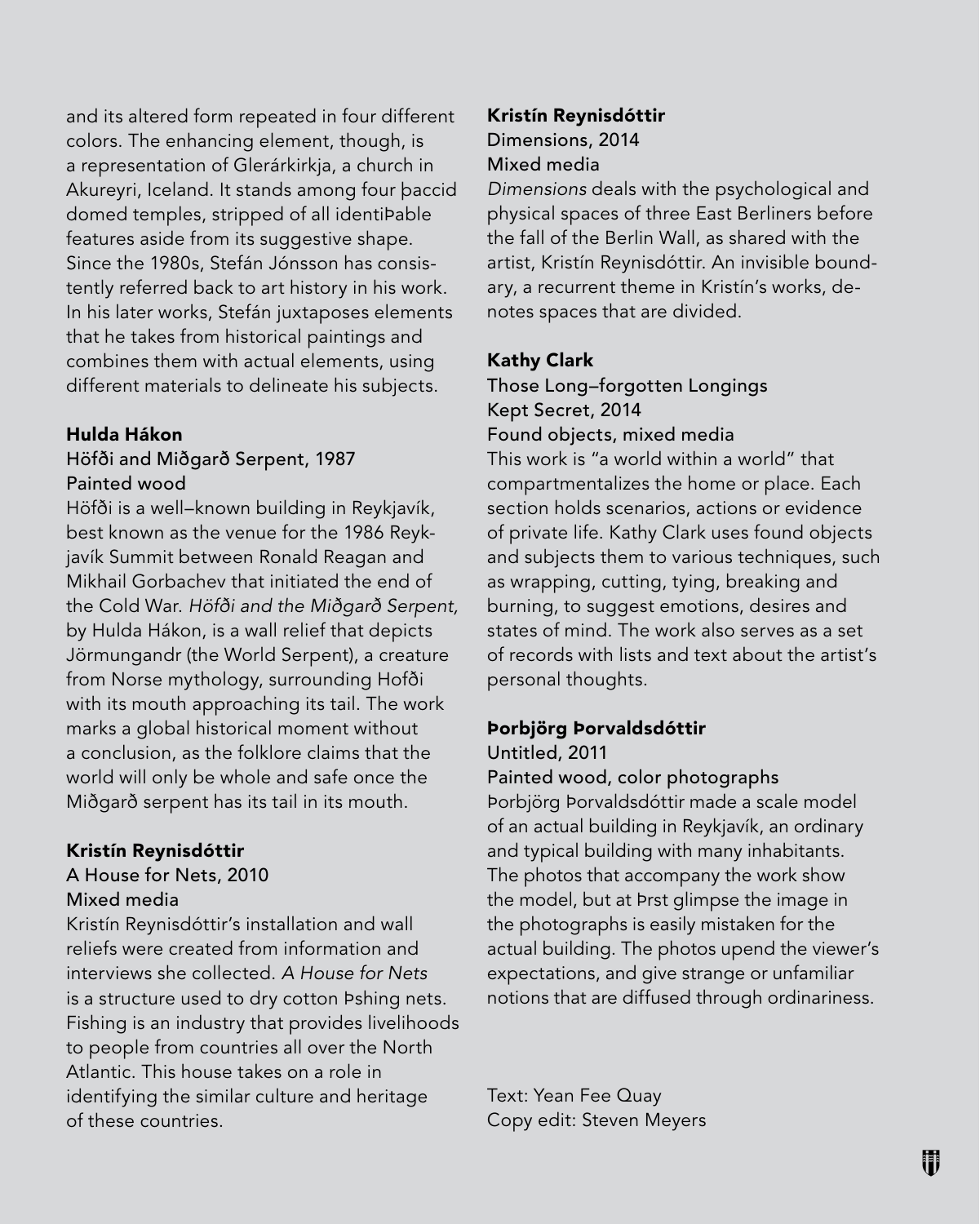Listasafn Reykjavíkur Reykjavík Art Museum Ásmundarsafn

# A Posteriori: Hús, höggmynd House, Sculpture

Listamenn / Artists: Ásmundur Sveinsson

Birgir Snæbjörn Birgisson Guðjón Ketilsson Hulda Hákon Kathy Clark Kristín Reynisdóttir Stefán Jónsson Þorbjörg Þorvaldsdóttir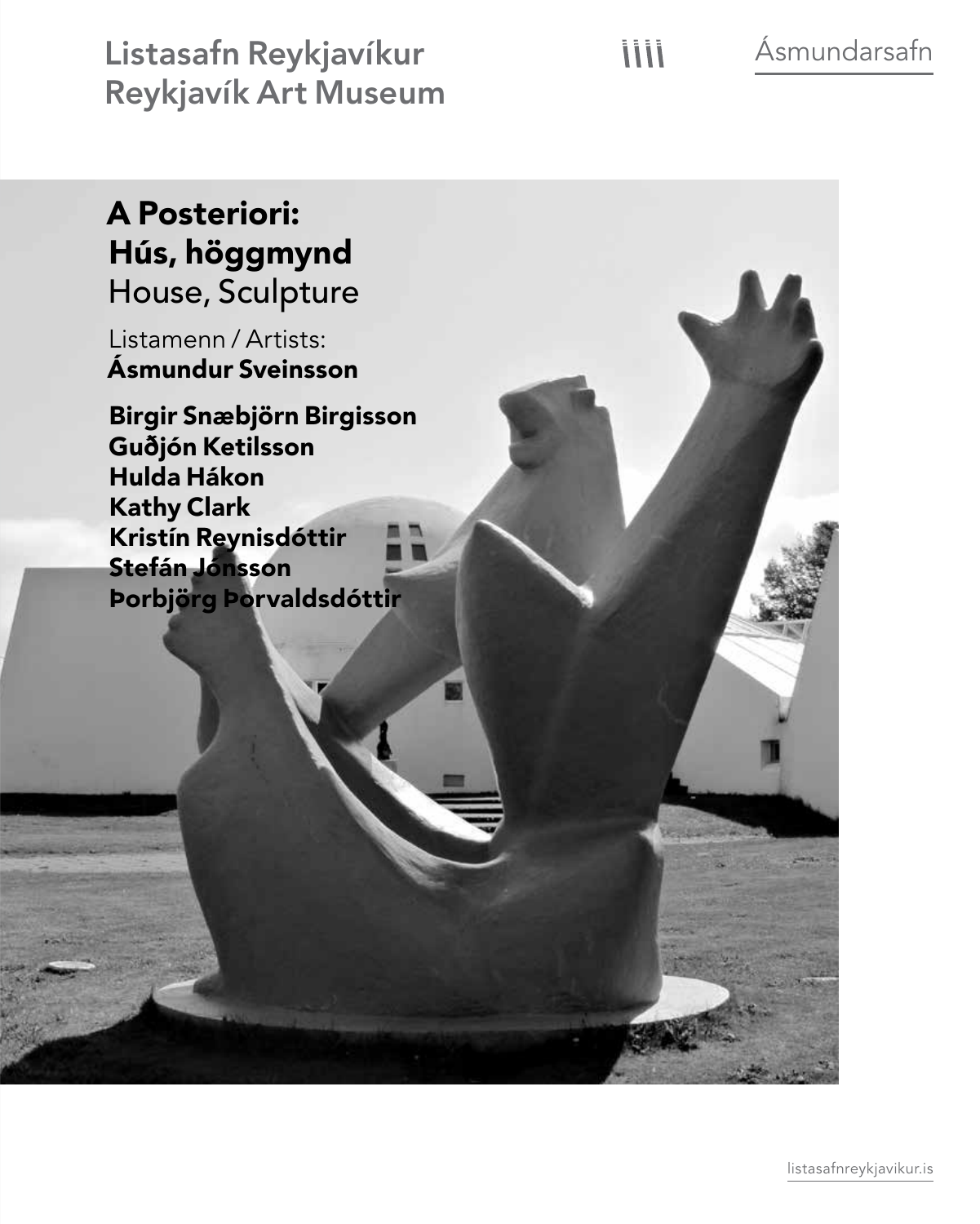Þegar Ásmundur Sveinsson tók þá ákvörðun árið 1942 að setja hvolfþak á ferkantaða húsið sitt í íbúðahverþ í Laugardalnum var það engin tilviljun. Hann hafði kynnst á ferðum sínum hefðbundnum arkitektúr Grikkja og Tyrkja og hriÞst af. Önnur viðbót við húsið, álma sem reis við framhlið fyrstu byggingarinnar, var með hallandi veggjum og bötu þaki í stíl sem Ásmundur tók af djarfhug að láni frá stórum byggingum í Egyptalandi til forna. Að síðustu bætti hann við að baki húsanna skeifulaga byggingu með bröttu glerþaki að hluta til. Umfaðmandi lagið á þessum skála og afstaða hans miðað við hinar byggingarnar minnti á stíbuvegg eða virkisgarð.

Ásmundur reisti sér tvö heimili í Reykjavík – hið fyrra teiknaði arkitektinn Sigurður Guðjónsson árið 1933, og stendur það enn við Freyjugötu, þar sem nú er Ásmundarsalur, Listasafn ASÍ. Síðara heimilið ber í öllu tilliti listræn auðkenni Ásmundar og var heimili hans og vinnustofa til æviloka. Byggingin í sinni endanlegu mynd var reist í þrem lotum: árið 1942, 1946 og á árunum 1955–1959. Eftir lát Ásmundar árið 1982 var þar stofnsett Ásmundarsafn.

Heiti þessarar sýningar, A Posteriori, er komið úr latnesku orðasambandi frá fyrri hluta 17. aldar, sem þýðir "af því sem á eftir kemur", "af hinu síðara". Sýningin samanstendur af úrvali verka eftir samtímalistamenn sem á myndrænan hátt skerpa á tignarlegum sérkennum Ásmundarsafns. Þegar horft er á sjálfa bygginguna sem er hluti af sýningunni blasa stóru höggmyndirnar við (sjá kort). Þær gefa til kynna umpólun sígildra stærðarhlutfalla þegar litið er á umfang bygginganna samanborið við stærð höggmyndanna. Áhrifamikill hluti af sýningunni er safn gríðarstórra höggmynda Ásmundar í garðinum. Minni útgáfur þessara höggmynda inni í safninu kallast á við stærri eftirmyndir sínar úti.

Sem frumkvöðull og áberandi listamaður í listalífi Íslands á 20. öldinni var Ásmundur Sveinsson (1893–1982) meðal örfárra myndhöggvara á sinni tíð sem höfðu hlotið klassíska menntun í listaháskólum erlendis. Líkt og samtímamenn hans varð Ásmundur þekktur og öðlaðist viðurkenningu fyrir raunsæ verk sín á fyrri hluta ferils síns (á þriðja áratugnum og fram á þann Þmmta), verk sem tóku mið af íslenskum þjóðháttum, bókmenntum og venjulegu fólki – efnistökin voru því vel skiljanleg öllum almenningi. Eftir því sem árin færðust yfir og Ásmundur þróaðist í list sinni, leyfði hann óhátíðlegu viðhorÞ sínu til lífsins að koma fram í listaverkum sínum. Sársauki og eftirsjá endurspegluðust í tómarýmum, gleðin bærðist í bæðandi útlínum og formum, orkuna mátti skynja í spennu milli lína – þetta voru nokkur þeirra einkenna sem smám saman settu æ sterkari svip á verk hans á seinni hluta ferilsins (frá Þmmta áratugnum og allt til enda). Þegar Ásmundur leyfði sér að nota óhefðbundin efni og aðferðir við gerð verka sinna, færðist oft gáskafullur og léttur blær yÞr þau fyrir vikið. Þessi umbreyting á stíltökum og tækni spratt að nokkru leyti af þaulhugsaðri þekkingarleit hans, ekki aðeins af lestri og ferðalögum heldur og af reynslunni sem hann öðlaðist við að byggja sín eigin heimili og vinnustofur.

Enda þótt vinir og kunningjar legðu til tækniteikningar og sérþekkingu á sviði húsbygginga, var Ásmundur yÞrverkfræðingurinn sem sá fyrir sér formin þrjú sem mynda Ásmundarsafn – hvelÞnguna, píramídana og skeifulaga skálann. Hann sökkti sér í djúptækar ígrundanir varðandi formin í tengslum við hrjóstrugt landslagið í kring og þróaði hugmyndir sínar í samspili við byggingarlist í öðrum löndum. Hann var einnig byggingameistarinn þegar kom að því að reisa húsin og gróf sjálfur fyrir undirstöðum þeirra, beygði og batt saman járnavirkið, blandaði steypuna og múraði veggina og þökin.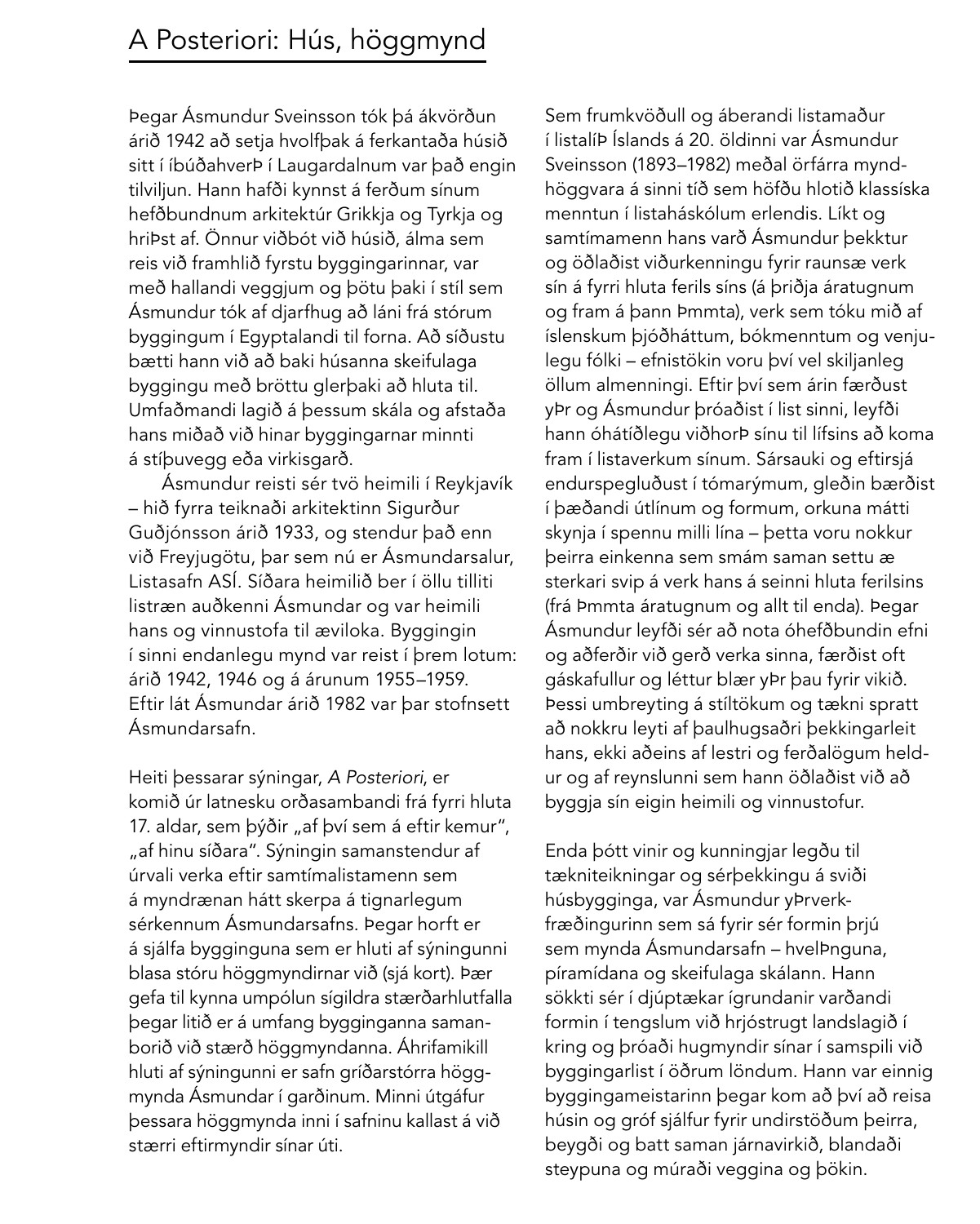Ásmundur gekk að því að reisa byggingarnar rétt eins og hann skapaði, formaði og mótaði, vatt upp á og boltaði saman höggmyndir sínar.

Einkennandi form bygginganna bera glöggt með sér listrænt næmi skapara síns. Þær eru hannaðar á einstakan hátt og skera sig úr í íbúðahverÞnu sem þær tilheyra. Í byggingarlistarlegu tilliti er húsið einstakt og alveg sér á parti sem fyrirbæri, og vekur að vissu leyti þá kennd að það sé "á skökkum stað".

Sumir húsaskúlptúranna á sýningunni endurspegla þessa tilÞnningu, sér í lagi verk Birgis Snæbjörns Birgissonar, Guðjóns Ketilssonar og Þorbjargar Þorvaldsdóttur, sem vísa til bygginga sem eru á öðrum stöðum.

Enda þótt hlutar af skúlptúrum Huldu Hákon og Stefáns Jónssonar vísi einnig til annarra bygginga, samþættir hvort þeirra um sig tilvísun til annarrar byggingar inn í verk sitt. Húsaskúlptúrar þeirra eru í frásagnarhlutverki og eru myndhverþngar fyrir sérstaka viðburði eða væntingar.

Á hinn bóginn fjarlægir Kristín Reynisdóttir hvern vott um sýnileg viðhorf úr sínum verkum, jafnvel þótt hún túlki rýmisverk sín út frá staðreyndum sem hún safnaði og viðtölum sem hún tók á tilteknum stöðum.

Kathy Clark býr hins vegar til innsetningar sínar úr tilbúnum hlutum, fundnum hlutum og orðum. Verk hennar hólfaskipta lifandi aðstæðum, og hún notar hluti og tákn til að sýna tilþnningalegar eða sálrænar upplifanir sem algengar eru í nútímasamfélögum.

Kveikjan að sýningunni er arkitektúr Ásmundarsafns, en límið sem heldur henni saman er skúlptúrískt yÞrbragð bygginganna. Ásmundur hannaði byggingarnar með listaverkin sín í huga, og nýtti þær til fulls sem vinnustofu og sýningarrými. Hvað form og sköpulag varðar eru byggingarnar hliðstæður við list Ásmundar, og þær bjóða upp á óhefðbundinn vettvang fyrir listsköpun annarra listamanna.

## Birgir Snæbjörn Birgisson

## Hvíta hús serían, 2011 Málaður viður, leir, gifs, steinsteypa, olía á striga

Hvíta húsið í Washington, D.C., er án efa ein af þekktustu byggingum heimsins. Þegar Birgir Snæbjörn Birgisson rakst á bókina White House in Miniature, hreifst hann af því sem hafði knúið Jan og John Zweifel til að gera nostursamlega og nákvæma litla eftirmynd af byggingunni sem þau fóru svo með um öll Þmmtíu ríki Bandaríkjanna og sýndu. Sú hugmynd að notast við litla eftirmynd til að kynda undir stolti yfir lýðræðislegum hefðum í Bandaríkjunum, kveikti eftirfarandi spurningu í huga Birgis: "Hvenær hættir eftirmyndin að vera eftirmynd af frummynd og öðlast sitt eigið kennimark?" Meðan hann velti þessu fyrir sér, bjó Birgir til þrjár eftirmyndir – eina úr leir, aðra úr gifsi og þá þriðju úr steinsteypu – sem hann byggði á þeim upplýsingum sem birtar voru í bókinni. Birgir er fyrst og fremst listmálari, en hlutlausar þrívíðar endurgerðir hans í Hvíta hús seríunni skipa mjög afdráttarlausan og ákveðinn sess í samboti með dempuðum málverkum hans úr sömu seríu.

#### Guðjón Ketilsson

## Vitar, 2010 Málaður viður, málmur

Smávitar Guðjóns Ketilssonar standa á butningakössum, á skökkum stað og jafn afskekktir og hin raunverulegu himingnæfandi mannvirki. Guðjón ljósmyndaði vita hér og hvar á Norður–Atlantshafssvæðinu og studdist við myndirnar þegar hann bjó til verkin sem sjá má á sýningunni.

## Stefán Jónsson

## Reðir Rafaels, 2014

Lakk, gúmmíefni, keramíkbísar, viður Verkið Reðir Rafaels á sér vissa fyrirmynd í málverkinu Gifting meyjarinnar (1504) eftir Rafael. Byggingin sem fengin er að láni frá málverkinu hefur verið aþöguð og birtist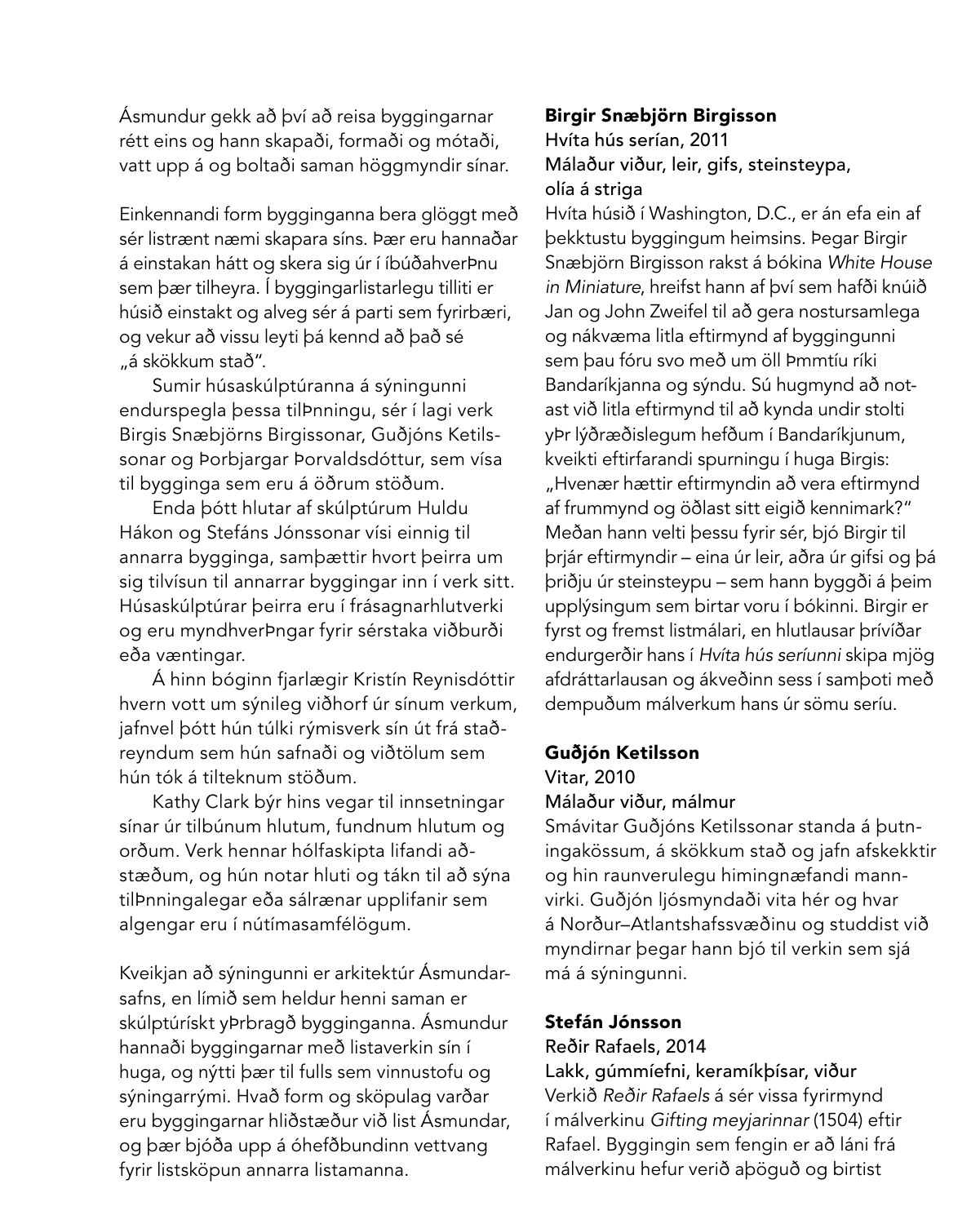í sinni breyttu mynd í fjórum mismunandi litum. Það sem er þó áhrifaríkast er framsetningin á Glerárkirkju á Akureyri. Hún stendur á meðal fjögurra máttlausra mustera með hvolfþaki, sem hafa verið svipt öllum kennileitum að frátöldu kunnuglegu byggingarlaginu. Frá því á níunda áratugnum hefur Stefán Jónsson í verkum sínum leitað af einurð aftur í listasöguna. Í seinni tíð tebir hann gjarna saman fyrirbærum sem hann tekur að láni úr sögulegum málverkum og samþættir þau raunverulegum fyrirbærum, en notar mismunandi efni til að teikna upp viðfangsefni sín.

#### Hulda Hákon Höfði og Miðgarðsormur, 1987 Málaður viður

Höfði er vel þekkt bygging í Reykjavík, þekktust sem vettvangur leiðtogafundar Ronalds Reagan og Mikhails Gorbatsjov sem markaði upphabð að endalokum kalda stríðsins. Höfði og Miðgarðsormur eftir Huldu Hákon er lágmynd sem sýnir Jörmungand (veraldarorminn), skepnu úr norrænni goðafræði sem umkringir Höfða og er í þann veginn að bíta í eigin sporð. Listaverkið er til marks um heimssögulega andrá án niðurstöðu, þar eð þjóðtrúin segir að þá fyrst verði veröldin heil á húÞ þegar Miðgarðsormur hefur bitið í sinn eigin sporð.

## Kristín Reynisdóttir

Net hús, 2010

## Blönduð tækni

Innsetningu sína og lágmyndir skapaði Kristín Reynisdóttir upp úr upplýsingum sem hún safnaði og viðtölum sem hún tók. Net hús er bygging sem var notuð til að burrka Þskinet úr bómullarþræði. Fiskveiðar eru atvinnugrein sem sér fjölda fólks farborða á öllu Norður–Atlantshafssvæðinu. Þetta hús gegnir því hlutverki að vera einkennistákn fyrir svipaða menningu og arbeifð þessara landa.

## Kristín Reynisdóttir Víddir, 2014 Blönduð tækni

Víddir snúast um sálrænt og áþreifanlegt rými í líÞ þriggja Austur-Berlínarbúa fyrir fall Berlínarmúrsins, eins og þeir lýstu því fyrir Kristínu Reynisdóttur. Ósýnileg mæri, endurtekið þema í verkum Kristínar, gefa til kynna rými sem eru aðskilin.

## Kathy Clark

Þessar löngu gleymdu langanir sem haldið er leyndum, 2014 Fundnir hlutir, blönduð tækni Þetta verk er "heimur innan heims" sem hólfaskiptir heimilinu eða staðnum. Hver hluti þess sýnir ímyndaðar aðstæður, athafnir eða ummerki sem tengjast einkalíÞ. Kathy Clark notar fundna hluti og beitir ýmiss konar aðferðum, pakkar þeim inn, sker þá, bindur, brýtur og brennir, til að gefa til kynna tilÞnningar, þrár og mismunandi hugarástand. Listaverkið þjónar einnig því hlutverki að vera eins konar safn af skrám með listum og textum um persónulega þanka listamannsins.

## Þorbjörg Þorvaldsdóttir

Án titils, 2011

#### Málaður viður, litljósmyndir

Þorbjörg Þorvaldsdóttir gerði líkan af raunverulegri byggingu í Reykjavík, venjulegri og dæmigerðri byggingu þar sem margir eru búsettir. Ljósmyndirnar sem fylgja verkinu sýna líkanið, en við fyrstu sýn virðist eftirmyndin á ljósmyndunum hæglega geta verið hin raunverulega bygging. Ljósmyndirnar kollvarpa væntingum áhorfandans, því þótt allt virðist slétt og fellt á yÞrborðinu, kveikja þær undarlegar eða framandi hugmyndir.

Texti: Yean Fee Quay Þýðing: Uggi Jónsson